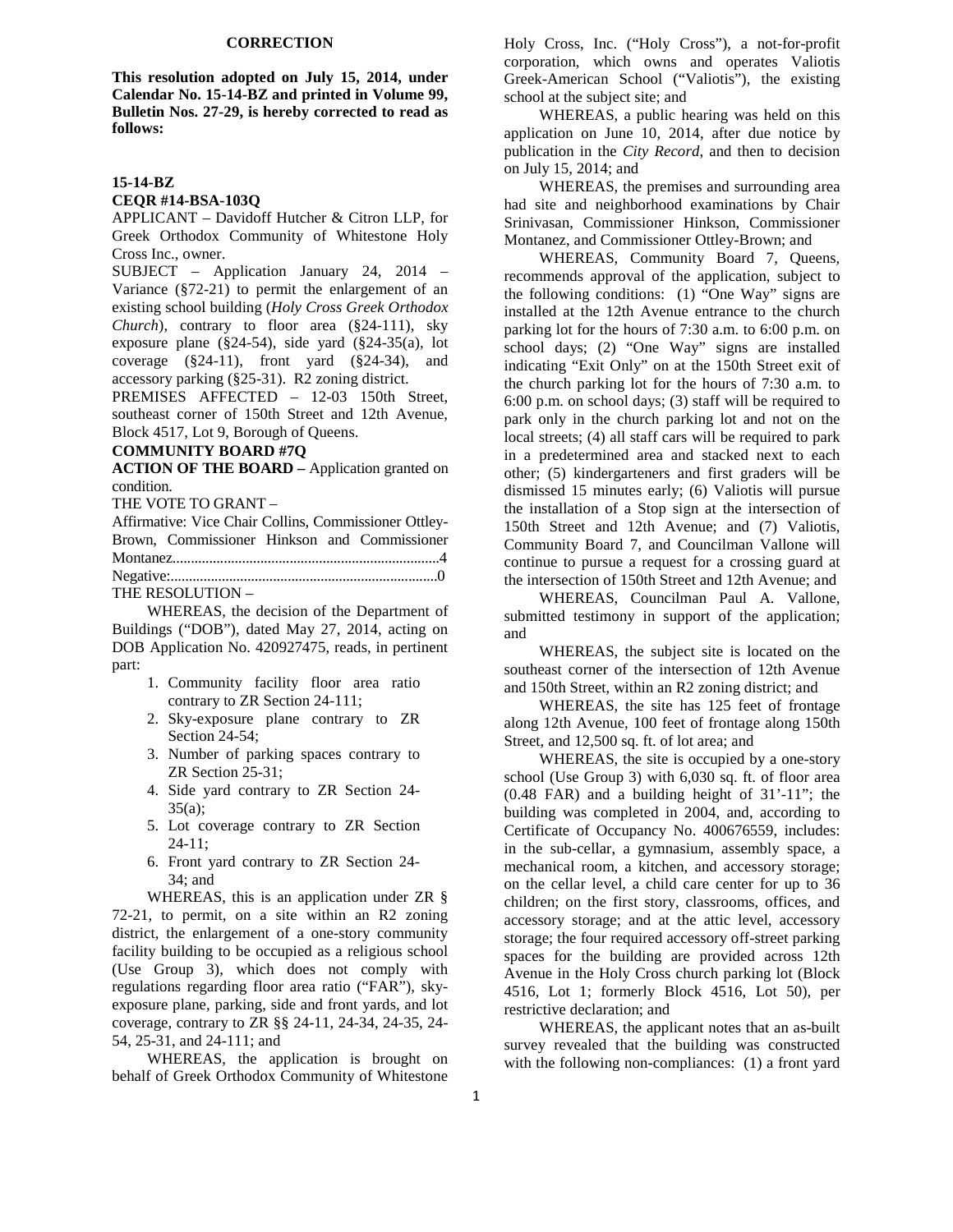# **15-14-BZ CEQR #14-BSA-103Q**

depth of 14'-0" (a minimum front yard depth of 15'- 0" is required, per ZR  $\S$  24-34); (2) two side yards with widths of 8'-0" (two side yards with minimum widths of 8'-0" and 10'-2" are required, per ZR § 24- 35); and (3) a lot coverage of 66 percent (a maximum lot coverage of 60 percent is permitted, per ZR § 24- 11); and

 WHEREAS, the applicant now proposes to vertically and horizontally enlarge the building, resulting in a two-story building with 13,967 sq. ft. of floor area (1.11 FAR) and building height of 34'-3"; and

 WHEREAS, the applicant states that the variance is requested to legalize the above-noted noncompliances, which are maintained in the enlarged portion of the building; in addition, the following new non-compliances are proposed: (1) an FAR of 1.11 is proposed (the maximum permitted FAR is 0.5 FAR, per ZR § 24-111); (2) a sky-exposure plane of less than 1-to-1 is proposed (a 1-to-1 sky-exposure plane is required, per ZR § 24-54); and (3) four accessory off-street parking spaces (a minimum of ten accessory parking spaces are required, per ZR § 25-31); and

 WHEREAS, the applicant states that Valiotis began as an afternoon Greek School Afternoon Program with three students in 1977 and currently enrolls 180 students in nursery through third grade; the applicant notes that demand for Valiotis has increased sharply since 2008, when enrollment was approximately 30 students; and

 WHEREAS, the applicant represents that 35 prospective students were turned away in the 2013- 2014 school year because the existing facility is too small to accommodate them; further, approximately 50 students must occupy classroom space in temporary trailers in a nearby site; and

 WHEREAS, the applicant states that the proposal would allow Holy Cross to institute a comprehensive elementary school curriculum, consisting of nursery through fifth grade, with a total enrollment of 250 students; and

 WHEREAS, the applicant states that the proposed 7,937 sq-ft. enlargement includes the following: on the first story, a new library, a new science lab, a new classroom, and new boys' and girls' restrooms; and on the second story, a new classroom, a new computer room, a new art room, additional storage, and new boys' and girls' restrooms; and

 WHEREAS, the applicant states that the following are the primary programmatic needs of Holy Cross, which necessitate the requested variances: (1) to accommodate the needs of its growing congregation of approximately 650 members, many of whom have children enrolled at Valiotis and would like to send them to the school for fourth and fifth grade; (2) to

provide interdisciplinary teaching spaces (arts, information technology, and science) in order to prepare its students for modern intermediate and high school curricula; and (3) to provide sufficient space for Holy Cross' Greek School Afternoon and Sunday School programs; and

 WHEREAS, the applicant states that there is a direct nexus between the requested waivers and the programmatic needs of Holy Cross; and

 WHEREAS, in particular, the applicant asserts that a complying building could not provide adequate classroom and program space for Holy Cross; as noted above, Valiotis was built and received a certificate of occupancy despite several as-built non-compliances; thus, constructing a complying building would require costly demolition of substantial portions of the existing building, resulting in further reductions of program space; and

 WHEREAS, as to the new non-compliances associated with the proposed enlargement (FAR, skyexposure-plane, and parking), the applicant asserts that each is essential to constructing a space that will accommodate Holy Cross's needs; the FAR is necessary, as noted above, because the existing school is too small to accommodate even its existing student body (50 students must learn in temporary trailers); the sky-exposure-plane waiver is necessary to provide sufficient headroom in a new classroom on the second story; the parking waiver is necessary because the existing building was constructed without parking and providing parking would require complete renovation and a substantial loss of program space; for example, if parking were to be located in the sub-cellar and/or cellar, Valiotis would be forced to give up portions of its gymnasium and child care center; and

 WHEREAS, in addition, the applicant states, as noted above, that Valiotis has four designated parking spaces in the Holy Cross church parking lot across 12th Avenue; under the proposal, the number of designated spaces will be increased to ten; and

 WHEREAS, accordingly, the applicant asserts that only the proposal will provide the necessary space for Holy Cross to achieve its programmatic needs at Valiotis; and

 WHEREAS, the Board acknowledges that Holy Cross, as an educational institution, is entitled to significant deference under the law of the State of New York as to zoning and as to its ability to rely upon programmatic needs in support of the subject variance application; and

 WHEREAS, specifically, as held in Cornell Univ. v. Bagnardi, 68 N.Y.2d 583 (1986), an educational institution's application is to be permitted unless it can be shown to have an adverse effect upon the health, safety, or welfare of the community, and general concerns about traffic, and disruption of the residential character of a neighborhood are insufficient grounds for the denial of an application; and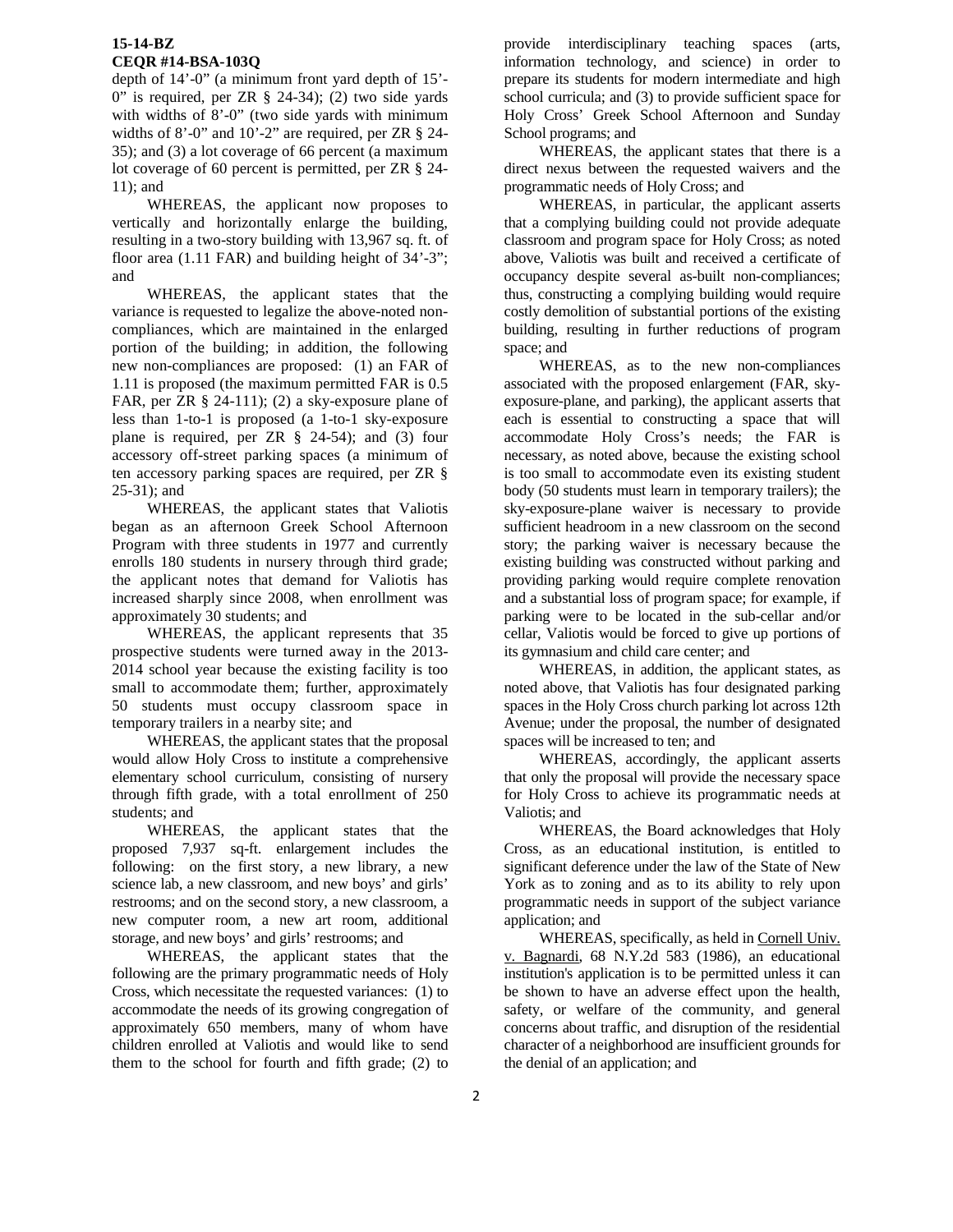# **15-14-BZ CEQR #14-BSA-103Q**

 WHEREAS, accordingly, based upon the above, the Board finds that the limitations and inefficiencies of the existing building and the site, when considered in conjunction with the programmatic needs of Holy Cross, create unnecessary hardship and practical difficulty in developing the site in compliance with the applicable zoning regulations; and

 WHEREAS, since Holy Cross is a non-profit institution and the variance is needed to further its nonprofit mission, the finding set forth at ZR § 72-21(b) does not have to be made in order to grant the variance requested in this application; and

 WHEREAS, the applicant represents that the proposed building will not alter the essential character of the neighborhood, impair the appropriate use or development of adjacent property, or be detrimental to the public welfare, consistent with  $\text{ZR} \S$  72-21(c); and

 WHEREAS, the applicant represents that the surrounding neighborhood is characterized by one- and two-story residential and community facility uses; south of the site along 150th Street between 12th Road and the Cross Island Parkway, the built character reflects the area's zoning designations (C1-2 and C2-2), in that one- and two-story mixed residential and commercial buildings predominate; and

 WHEREAS, the applicant notes that the proposed use exists and is permitted as-of-right in the subject R2 zoning district; and

 WHEREAS, as such, the applicant contends that the proposed enlargement is entirely consistent with the use and bulk of the area; and

 WHEREAS, the applicant states that the proposal was designed to be sensitive to the scale of the streetscapes along both 150th Street and 12th Avenue, in that it maintains the existing yards and provides complying wall and building heights; and

 WHEREAS, as to adjacent uses, the applicant states that directly south of the site is a two-story community facility building, directly east of the site is an undeveloped lot with a width of 50 feet, directly north of the site (across 12th Avenue) is the parking lot for the Holy Cross church, and directly west of the site (across 150th Street) is a school; the applicant also notes that there is a two-story church north and west of the site, on the northwest corner of the intersection of 12th Avenue and 150th Street; and

 WHEREAS, the applicant also notes that the site abuts an R3-2 zoning district, where the maximum permitted FAR for a community facility is 1.0 FAR, which is consistent with the proposed 1.11 FAR; and

 WHEREAS, at hearing, the Board directed the applicant to: (1) provide a site plan of the parking lot at Block 4516, Lot 1, which shows the proposed number of parking spaces, site circulation, and signage; and (2) clarify the proposed traffic mitigation and safety measures; and

 WHEREAS, in response, the applicant provided the requested plan, which reflects the proposed parking lot circulation and signage, which includes a single entrance point (the 12th Avenue curb cut) and exit point (the 150th Street curb cut) for the lot; and

 WHEREAS, as traffic mitigation and safety, the applicant states that security personnel will be assigned to the site during pickup and drop-off times, dismissal times for pre-kindergarten and kindergarten students will be staggered, and bus queuing and parking will be relocated from 150th Street to 12th Avenue; and

 WHEREAS, accordingly, the Board finds that, in accordance with  $ZR \S$  72-21(c), this action will neither alter the essential character of the surrounding neighborhood nor impair the use or development of adjacent properties, nor will it be detrimental to the public welfare; and

 WHEREAS, the applicant states that the hardship was not self-created and that no development that would meet the programmatic needs of Holy Cross could occur on the existing lot; and

 WHEREAS, accordingly, the Board finds that the hardship herein was not created by the owner or a predecessor in title, per ZR § 72-21(d); and

 WHEREAS, the applicant states and the Board agrees that the requested waivers are the minimum necessary to afford relief to satisfy the Holy Cross' programmatic needs, in accordance with ZR § 72- 21(e); and

 WHEREAS, the Board has determined that the evidence in the record supports the findings required to be made under ZR § 72-21; and

 WHEREAS, the project is classified as a Type II action pursuant to 6 NYCRR Part 617.5; and

*Therefore it is Resolved*, that the Board of Standards and Appeals issues a Type II determination prepared in accordance with Article 8 of the New York State Environmental Conservation Law and 6 NYCRR Part 617, the Rules of Procedure for City Environmental Quality Review and Executive Order No. 91 of 1977, as amended, and makes each and every one of the required findings under ZR § 72-21 and grants a variance, to permit, on a site within an R2 zoning district, the enlargement of a one-story community facility building to be occupied as a religious school (Use Group 3), which does not comply with regulations regarding FAR, skyexposure plane, parking, side and front yards, and lot coverage, contrary to ZR §§ 24-11, 24-34, 24-35, 24- 54, 25-31, and 24-111; *on condition* that any and all work shall substantially conform to drawings as they apply to the objections above noted, filed with this application marked "Received June 3, 2014" – Nine (9) sheets; and "Received July 14, 2014" – One (1) sheet; and *on further condition*:

 THAT the building parameters will be: two stories; a maximum building height of 34'-3"; a